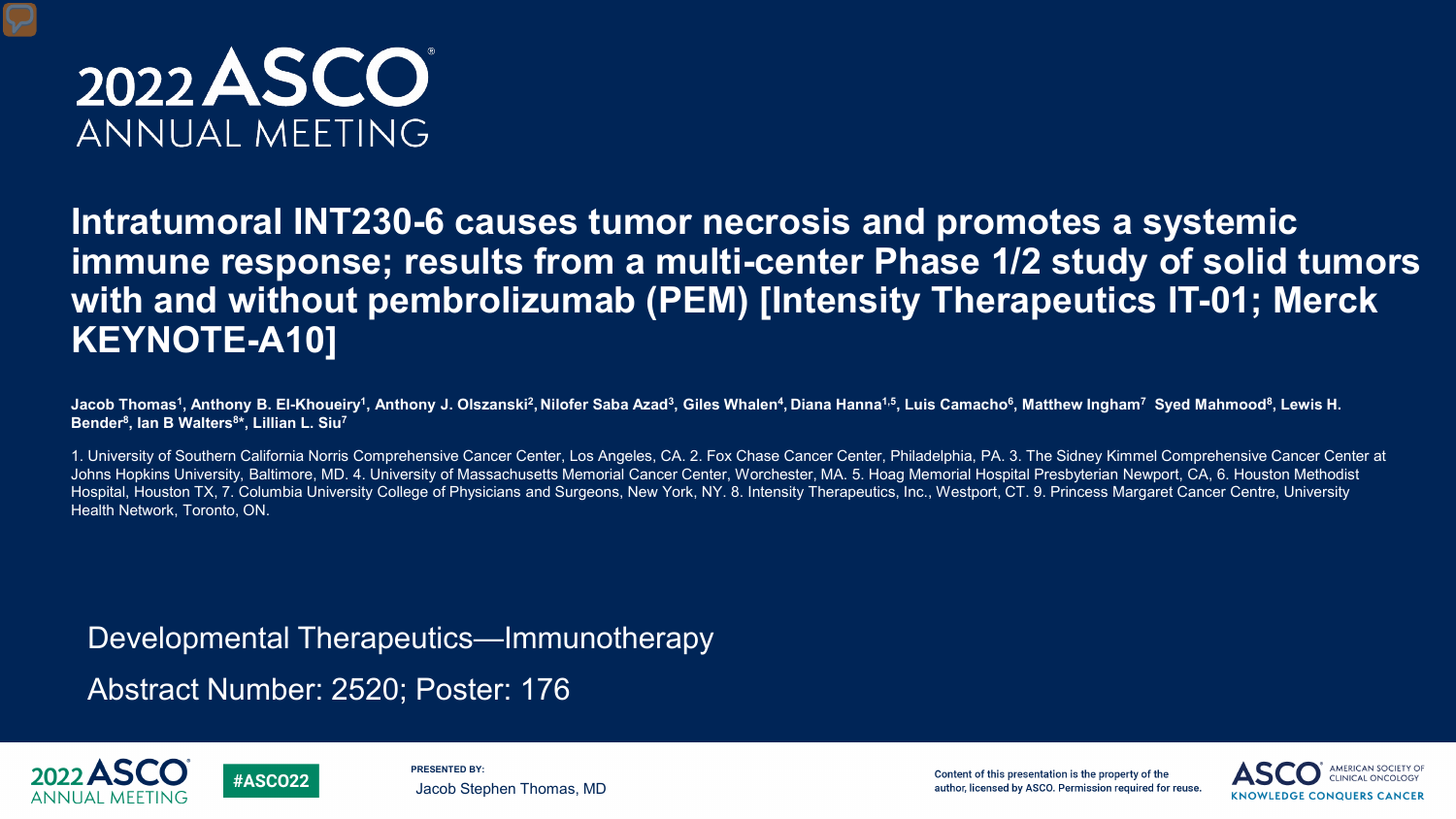**Background** INT230-6: designed for intratumoral (IT); comprised of fixed ratio amphiphilic <sup>2</sup> dispersion excipient, SHAO (10 mg/mL), Cisplatin (0.5 mg/mL,) Vinblastine (0.1 mg/mL)

## Murine model of dispersion



### **Control: cisplatin in saline**

**#ASCO22** 

Data as of April 1, 2022



**PRESENTED BY:** Jacob Stephen Thomas, MD

Content of this presentation is the property of the author, licensed by ASCO. Permission required for reuse.



N=61 N=30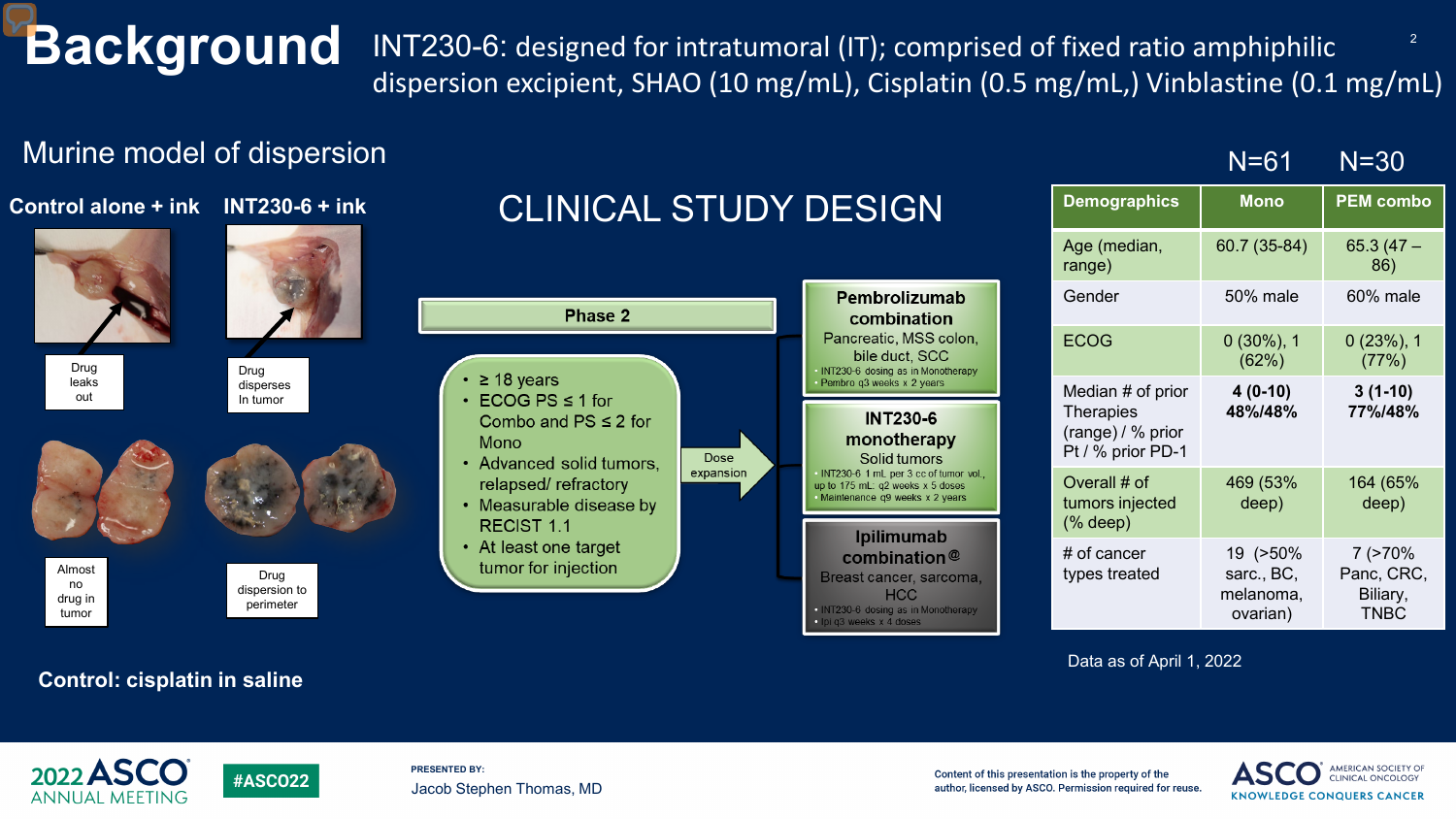# **Pharmacokinetics, Safety, Efficacy**



Pharmacokinetics

Dose 1 Platinum

(Mean values)

**All Cohorts** 

15.00

 $-$ -17 mL  $-$ -30 mL  $-$ -68 mL

**#ASCO22** 

20.00

 $\overline{>}95\%$  of the active agents remains in the tumor relative to IV dosing

Cisplatin not measured only Pt metal (non-toxic)

| , EIIIcacy               | <u>IN</u> T230-6 | <b>INT230-6 + PEM</b>                  |
|--------------------------|------------------|----------------------------------------|
| Data as of April 1, 2022 | $(N=63)$         | $(N=30)$<br>$\overline{\phantom{a}}$ 3 |
| No. patients having:     |                  |                                        |
| at least 1 reITRAE       | 54 (85.7%)       | 23 (76.7%)                             |
| <b>Grade 3 reITRAEs</b>  | $7(11.1\%)$      | $4(13.3\%)$                            |
| Grade 4 or 5             | $0(0\%)$         | $1*(3.3\%)$                            |
|                          |                  |                                        |

TRAEs were mainly local tumor pain, fatigue, nausea, vomiting Combo: 4 low grad drug related immune adverse events.

\* Neutrophil decrease that resolved.

Monotherapy chordoma subject



pre dose:  $55.65 \times 32.48$  1st scan post treatment:  $47.5 \times 18.78$ 





5.00

 $-0 - 10$  mL

10.00

Hours

2200

2000

1800 1600

1400 1200 1000

> > $0.00$

na Pt (ng/mL)

Plas

**PRESENTED BY:** Jacob Stephen Thomas

2 mL N=10 5 mL N=9

10 mL N=13

17 mL N=19

32 mL N=18

68 mL N=14

118 mL N=4

25.00

 $-$ 0 - 118 ml

Content of this presentation is the property of the author, licensed by ASCO. Permission required for reuse.



3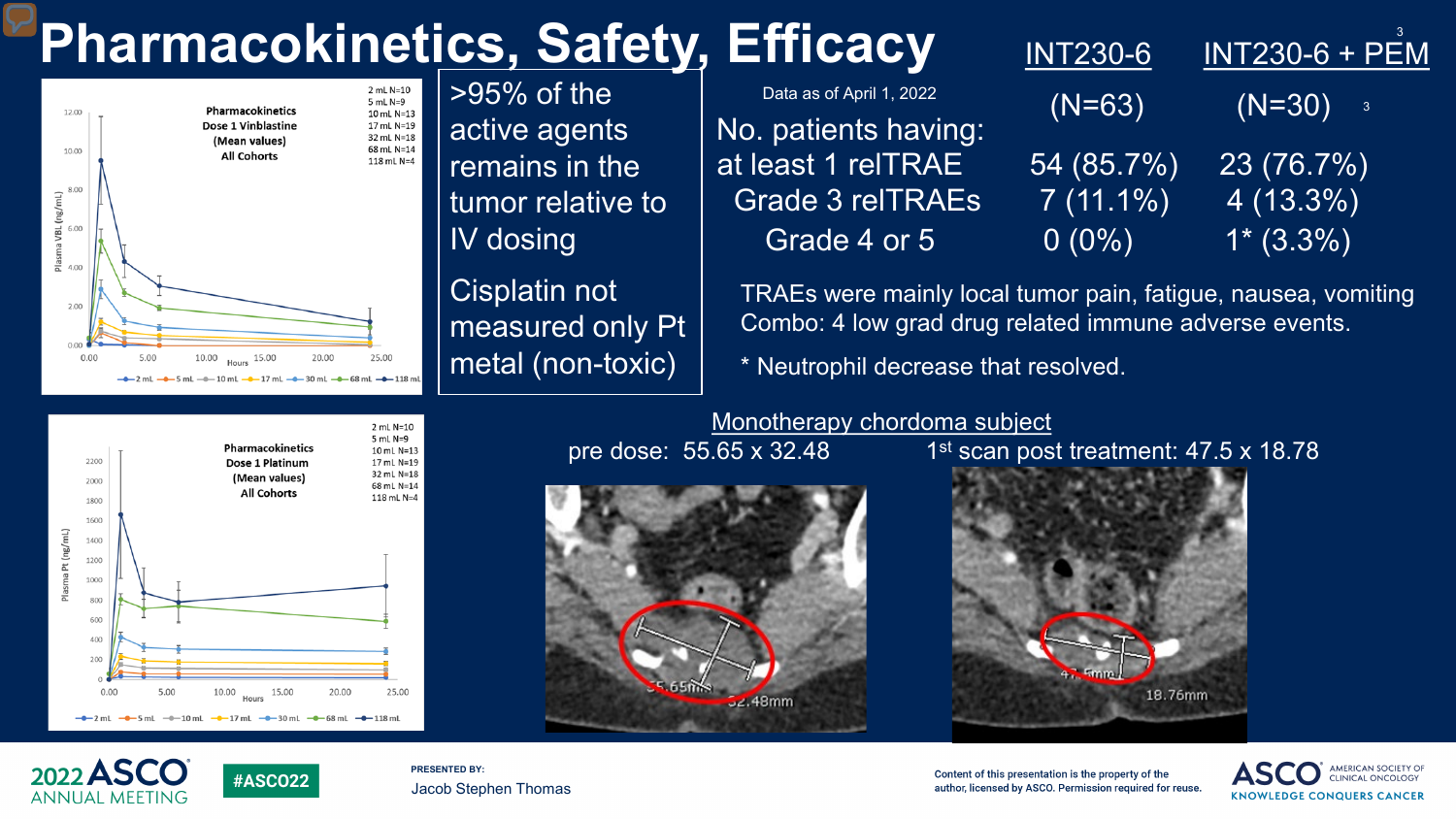

The lack of correlation between diameter and volume indicates that RECIST may be unreliable for IT INT230-6 as a metric of efficacy



Immune influx pre to post 2 doses of monotherapy (ovarian cancer)





An exploratory analysis of dose relative to a subject's incoming total tumor burden (TTB) was performed.

Monotherapy: 19 different cancers DCR >50 days: 47% (N=49) Data as of April 1, 2022

Combination: 7 cancer types primarily; PC, CRC, Biliary, TNBC DCR > 50 days: 33.3% (N=15)

\* Six subjects were removed from the combo efficacy analysis after when a review showed these subjects did not meet all required enrollment inclusion criteria.



**PRESENTED BY:** Jacob StephenThomas

Content of this presentation is the property of the author, licensed by ASCO. Permission required for reuse.